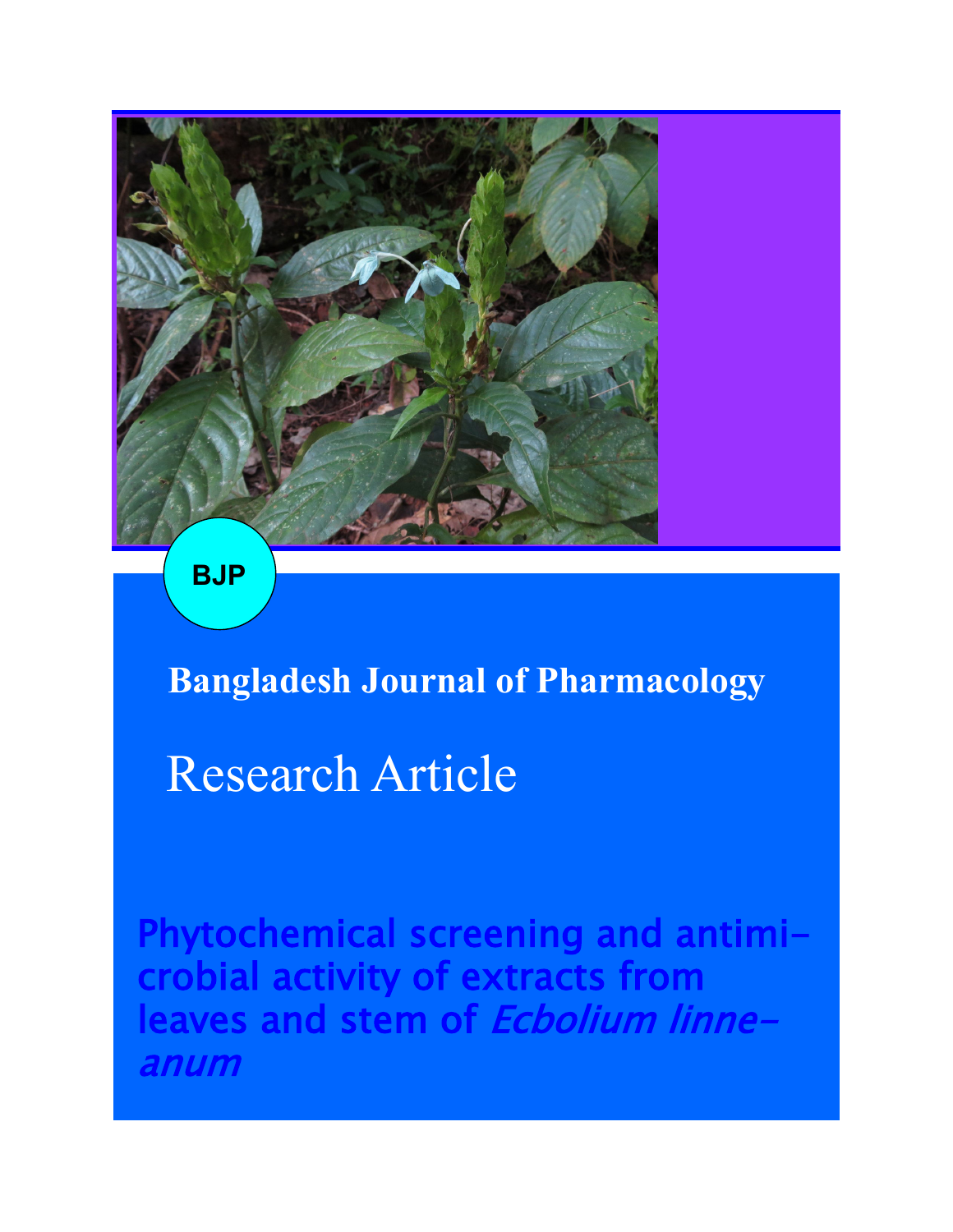A Journal of the Bangladesh Pharmacological Society (BDPS) **Bangladesh J Pharmacol 2011; 6: 84-91** Journal homepage: www.banglajol.info

Abstracted/indexed in Academic Search Complete, Agroforestry Abstracts, Asia Journals Online, Bangladesh Journals Online, Biological Abstracts, BIO-SIS Previews, CAB Abstracts, Current Abstracts, Directory of Open Access Journals, EMBASE/Excerpta Medica, Google Scholar, HINARI (WHO), International Pharmaceutical Abstracts, Open J-gate, Science Citation Index Expanded, SCOPUS and Social Sciences Citation Index

**ISSN**: 1991-0088

### Phytochemical screening and antimicrobial activity of extracts from leaves and stem of *Ecbolium linneanum*

#### **Dipankar Chaudhuri, Arun K. Pathak and Murugan Sevanan**

*Department of Biotechnology, School of Biotechnology and Health Sciences, Karunya University, Coimbatore 641 114, India.*

#### **Article Info**

Received: 22 October 2011 Accepted: 1 November 2011 Available Online: 3 November 2011

DOI: 10.3329/bjp.v6i2.8732

Cite this article: Chaudhuri D, Pathak AK, Sevanan M. Phytochemical screening and antimicrobial activity of extracts from leaves and stem of *Ecbolium linneanum.* Bangladesh J Pharmacol. 2011; 6: 84- 91.

#### **Abstract**

The soxhlet extracts of leaves and stem of *Ecbolium linneanum* using different solvents were investigated for their phytochemical and antibacterial activity against pathogenic bacteria. Antibacterial activity was performed by using well agar and disc diffusion methods. Preliminary phytochemical screening revealed that leaves and stem contained various phytochemicals and were confirmed by spectroscopic methods. The bacterial pathogens were strongly inhibited by leaf extracts but acetone extracts of stem have failed to inhibit the growth of *Staphylococcus aureus* and *Pseudomonas aeruginosa* even at the highest concentration. The results revealed that leaf extracts were found to be more effective than stem extracts. *E. linneanum* possesses antimicrobial activity against most commonly encountered human pathogens.

#### **Introduction**

Plants are used as food, flavor, cosmetic, ornamental, fumigant, insect deterrent, and medicine (Nitto et al., 2002). Over centuries and decades our ancestors relied on the herbal products as therapeutic which can be traced back to at least 5,000 years (Rajendran, 2009). According to World Health Organization about 80% of the world population depends on the natural product for their health due to minimal side effect and cost effective (Jagtap et al., 2009). In recent years, there has been a global increase to screen the biological activities on plants. Plants are well known to produce certain bioactive molecules which react with other organisms in the environment (Harborne and Baxter, 1995). Infectious diseases caused by microorganisms have developed resistance to many antibiotics and this has created immense clinical problem in the treatment of infectious diseases. Therefore, scientist are forced to search for new antimicrobial substances from various sources including medicinal plants because of the less availability and high cost of new generation antibiotics (Sashikumar et al., 2003).

*Ecbolium linneanum* belongs to the family *Acanthaceae* commonly referred to as Blue Fox Tail or Blue Justicia in English, Neel Kantha in Bengali, Udajatiin Hindi and Nilambari in Tamil. It is an indigenous plant grows naturally along the Eastern part of India and also found in Africa and tropical Asia. There were claims from the local native practitioner that the decoction of *E. linneanum* is highly useful in treating diseases like jaundice, menorrhoea, rheumatism (Chopra et al., 1956) and anti-inflammatory activity (Lalitha and Sethuraman, 2010). Root juice is used as anti-helmintic and also to treat premenstrual colic (Sharma and Sharma, 2010). There is no reports on the antimicrobial activity of leaf and stem extract of *E. linneanum*. Therefore, the present study aimed to screen the phytochemicals and to evaluate the antibacterial activity against human pathogens.

#### **Materials and Methods**

#### *Chemicals*

All solvents ethanol, acetone, dichloromethane and



This work is licensed under a Creative Commons Attribution 3.0 License. You are free to copy, distribute and perform the work. You must attribute the work in the manner specified by the author or licensor.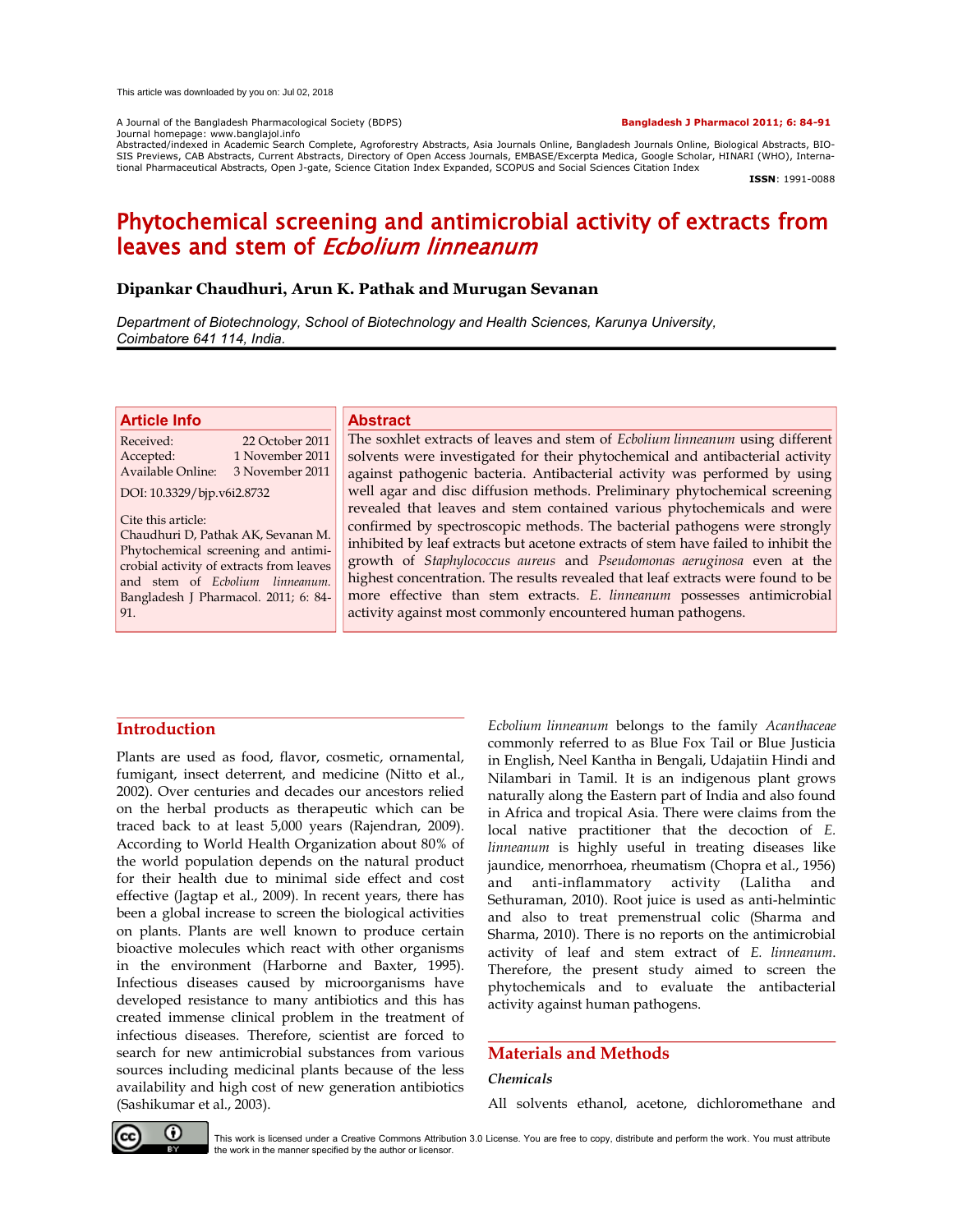petroleum ether were purchased from Merck, India. Nutrient broth for bacterial culture and Mueller-Hinton agar medium for antimicrobial activity were purchased from Hi-Media, India. All chemicals used in the study were of analytical grade.

#### *Collection and processing of plant samples*

Healthy, disease free leaf and stem of *E. linneanum* were collected during the month of May, 2010 in and around the villages of Bankura district of West Bengal, India. The collected plants with complete herbarium was identified and authenticated from the Department of Botany, PSGR Krishnammal College for Women, Coimbatore, South India. The collected leaf and stem were washed properly in the tap water followed by detergent and finally rinsed with distilled water until no foreign material remained (damaged leaves were removed). The fresh plant materials were left to dry in a closed room (25-28ºC) for approximately 10 days. The dried plant parts were pulverized, using sterile electrical blender to obtain powder. The powdered samples were stored in air tight container, protected from sunlight for further use.

#### *Extract preparation*

Twenty five grams of powdered plant materials were continuously extracted with different solvents like ethanol, acetone (80%), dichloromethane and petroleum ether for successive solvent extraction based on polarity using soxhlet extraction apparatus at the boiling point of the respective solvents for 12-16 hours or until the color of the extracted solvent became clear. Different extracts were concentrated under reduced pressure using rotary evaporator and they were poured into a weighed vial, further dried in a desiccating chamber until a constant dry weight was obtained. The residues were stored at 4ºC for further studies. The yield from 100 g of dried powdered material was calculated as follows:

 Amount of product Product yield =  $\longrightarrow$  X 100 Amount of sample added

#### *Phytochemical analysis*

Phytochemical analysis of the leaf and stem extracts of *E. linneanum* were analyzed using standard qualitative methods as described by Harborne and Baxter (1995). The compounds analysed for phytochemicals were alkaloids, carbohydrates, flavonoids, glycosides, phenols, phytosterols, proteins, resins, saponins, tannins and thiols.

#### *Gas chromatography mass spectroscopy (GCMS) analysis*

Among all other extracts only the ethanolic extract of leaves was selected to identify the chemicals using

GCMS at South Indian Textile Research Association (SITRA), Coimbatore, South India by Thermo GC - Trace Ultra Version: 5.0, Thermo MS DSQ II equipment in TR5 - Ms capillary standard non-polar column (dimension: 30 m, ID: 0.25 mm, film: 0.25 µm). The chromatogram obtained from the GC was then analyzed in the mass spectrography (MS) to get the mass of all the fractions. The identification of compounds was accomplished using computer searches in plant compound library.

#### *Fourier transform infrared spectroscopy (FTIR) analysis*

The FTIR analysis of aqueous leaf extract of *E. linneanum* using FTIR Shimadzu--8400S was carried out at PSG College of Arts and Science, Coimbatore, South India using KBR pellet. The FTIR was recorded in the range of 400 to 4,000 cm-1. The various modes of vibrations were identified and assigned to know the different functional groups present in the extract.

#### *Bacterial pathogens and their growth conditions*

The pathogens *Staphylococcus aureus, Enterococcus faecalis, Escherichia coli, Klebsiella pneumoniae* and *Pseudomonas aeruginosa* were obtained from the Microbiology Laboratory, Kovai Medical Centre and Hospital Coimbatore, India. The strains were maintained on nutrient agar slants at 4ºC.

#### *Preparation of inoculums*

Stock cultures were maintained at 4°C on slopes of nutrient agar. Active cultures for experiments were prepared by transferring a loopful of cells from the stock cultures to test tubes of Mueller-Hinton broth (MHB) that were incubated without agitation for 24 hours at 37°C. The cultures were diluted with fresh MHB to achieve optical densities corresponding to 0.5 i.e. 105 to 10<sup>6</sup> CFU/mL using McFarland's standard.

#### *Agar well diffusion method*

Mueller-Hinton agar plates were swabbed on three axes with sterile cotton tipped swab, which were dipped in the freshly prepared diluted culture. A 6 mm hole was bored aseptically using sterile cork borer. The agar plugs were taken out carefully so as not to disturb the surrounding medium. The holes were filled with different concentrations of leaf and stem extracts (50, 100, 150, 200 and 250 mg/mL) and allowed to stand for one hour for perfusion of the extracts (Esimone et al., 1998) and kept for incubation at 30ºC for 24 hours. After incubation, the petri plates were observed for the antibacterial activity and measured in terms of diameter in millimetre of the inhibition zone. The respective solvents were used as negative control and the antibiotics like kanamycin (30 μg), norfloxacin (10 μg) and ciprofloxacin (5 μg) were used as positive control.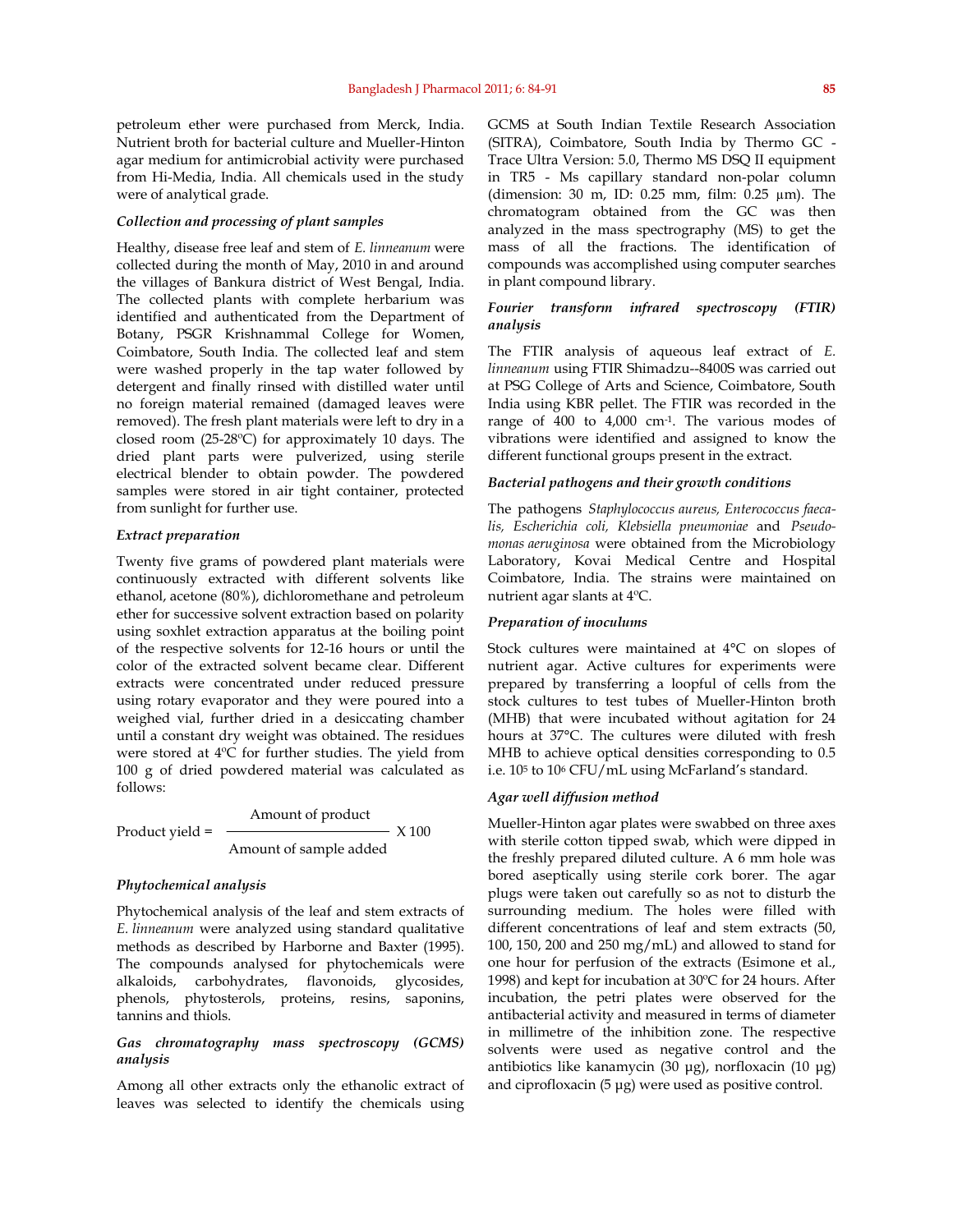#### *Statistical analysis*

The antimicrobial activity was determined by measuring the diameter of zone of inhibition that is the mean of triplicates ± SD.

#### **Results**

The obtained yield of the plant extracts differed between the leaf and stem as well as with the different solvents used for extraction (Table I). Among the extracts, ethanol extracted highest yield (5.5 g/100 g) from *E. linneanum* leaf whereas petroleum ether extract of stem yield was found to be low (0.7 g/100 g).

Preliminary phytochemical screening revealed the presence of alkaloids, carbohydrates, flavonoids, glycolsides, phenols, phytosterols, proteins, resins, saponins, tannins and thiols (Table II). All the phytochemicals were present in aqueous extracts of leaf but in the case of aqueous extract of stem, phenols, phytosterols and resins were absent. In the acetone extract of stem of *E. linneanum*, all the phytochemicals were present but in the case of ethanolic extract of stem, flavonoids, glycolsides and saponins were absent. However in *E. linneanum* leaf, all the phytochemicals were present in ethanolic and acetone extracts but in the case of petroleum ether extract of leaf only flavonoids and glycosides are present.

Ethanolic extracts of leaf was subjected to GCMS analysis because the preliminary phytochemical screening showed the presence of phytochemicals (Figure 1). The probable compounds present (Table III) in the leaf extracts were searched in the plant compound library with respect to the mass and

| <b>Table I</b>                                                   |                              |     |  |  |  |  |
|------------------------------------------------------------------|------------------------------|-----|--|--|--|--|
| Yield of plant extracts of E. linneanum in different<br>solvents |                              |     |  |  |  |  |
| Solvents used                                                    | %Yield from plant powder (g) |     |  |  |  |  |
|                                                                  | Leaf<br>Stem                 |     |  |  |  |  |
| Ethanol                                                          | 55                           | 20  |  |  |  |  |
| Acetone (80%)                                                    | $\overline{4}$               | 35  |  |  |  |  |
| Dichloromethane                                                  | 29                           | 09  |  |  |  |  |
| Petroleum ether                                                  | 14                           | 0.7 |  |  |  |  |

retention time of each fraction from the column.

The functional groups of the compounds present in the aqueous leaf extract were identified by the FTIR spectra. Major peaks in the FTIR spectrum of *E. linneanum* leaf aqueous extract (Figure 2) are ∼601, ∼1049, ∼1388, ∼1620, ∼2924, ∼3356 cm-1 and the minor picks are ∼3796, ∼2283, ∼1226, ∼902 cm-1. The FTIR spectrum exhibited the characteristics finger print band features. The very strong absorption at 3356 cm-1 represents O-H stretching vibration and also characteristic of the presence of N-H primary amines (Silverstein et al., 1981). The spectrum exhibits intense bands at ∼2924 assigned to the symmetric stretching vibration of sp3 hybridized –CH<sub>2</sub> groups (Mukherjee et al., 2008) and the wide absorption spectra at about 1620 cm-1 may result from stretching of vibration of -C=C- (Huang et al., 2007). The  $1388 \text{ cm}^{-1}$  is showing  $CH_3$ deformation can be assigned to germinal methyls (Shankar et al., 2004) and at ∼1226 cm-1 band arises most probably from the C–O group of polyols such as hydroxyflavones and catechins (Jain et al., 2009). The absorption peak at around 1049 cm-1 can be assigned as absorption peaks of the ether linkages or -C-O-C- or –C-

| <b>Table II</b>                                                                                          |                 |           |                          |                              |               |           |                   |            |                          |                                  |
|----------------------------------------------------------------------------------------------------------|-----------------|-----------|--------------------------|------------------------------|---------------|-----------|-------------------|------------|--------------------------|----------------------------------|
| Phytochemicals of leaves and stem extracts of E. linneanum                                               |                 |           |                          |                              |               |           |                   |            |                          |                                  |
| Compounds                                                                                                | Leaves extracts |           |                          |                              | Stem extracts |           |                   |            |                          |                                  |
|                                                                                                          | Ethanol         | Acetone   | <b>DCM</b>               | Ether                        | Aqueous       | Ethanol   | Acetone           | <b>DCM</b> | Ether                    | Aqueous                          |
| Alkaloid                                                                                                 | $+$             | $+$       | $+$                      | $\overline{\phantom{a}}$     | $+$           | $\ddot{}$ | $+$               | $^{+}$     | $\overline{\phantom{a}}$ | $^{+}$                           |
| Carbohydrate                                                                                             | $+$             | $+$       |                          |                              | $\ddot{}$     | $+$       | $+$               |            |                          | $+$                              |
| Flavonoid                                                                                                | $+$             | $+$       | $+$                      | $^{+}$                       | $\ddot{}$     |           | $+$               | $^{+}$     | $^{+}$                   | $+$                              |
| Glycoside                                                                                                | $+$             | $^{+}$    | $+$                      | $+$                          | $^{+}$        |           | $+$               | $^{+}$     | $^{+}$                   | $^{+}$                           |
| Phenol                                                                                                   | $+$             | $^{+}$    |                          |                              | $\ddot{}$     | $+$       | $+$               |            |                          |                                  |
| Phytosterol                                                                                              | $+$             | $+$       | $+$                      |                              | $\ddot{}$     | $+$       | $\qquad \qquad +$ |            | $+$                      |                                  |
| Protein                                                                                                  | $+$             | $\ddot{}$ | $\overline{\phantom{0}}$ | $\overline{\phantom{0}}$     | $\ddot{}$     | $\ddot{}$ | $+$               | $^{+}$     |                          | $^{+}$                           |
| Resin                                                                                                    | $+$             | $\ddot{}$ |                          | $\overline{\phantom{0}}$     | $\ddot{}$     | $\ddot{}$ | $+$               |            |                          |                                  |
| Saponin                                                                                                  | $+$             | $+$       |                          |                              | $\ddot{}$     |           | $\qquad \qquad +$ |            |                          | $\begin{array}{c} + \end{array}$ |
| Tannin                                                                                                   | $+$             | $+$       |                          |                              | $\ddot{}$     | $+$       | $+$               |            |                          | $+$                              |
| Thiol                                                                                                    | $^{+}$          | $\ddot{}$ | $+$                      | $\qquad \qquad \blacksquare$ | $\ddot{}$     | $\ddot{}$ | $^{+}$            | $\ddot{}$  |                          | $\ddot{}$                        |
| $'$ +' Represents presence of the phytoconstituent; $'$ - $'$ represents absence of the phytoconstituent |                 |           |                          |                              |               |           |                   |            |                          |                                  |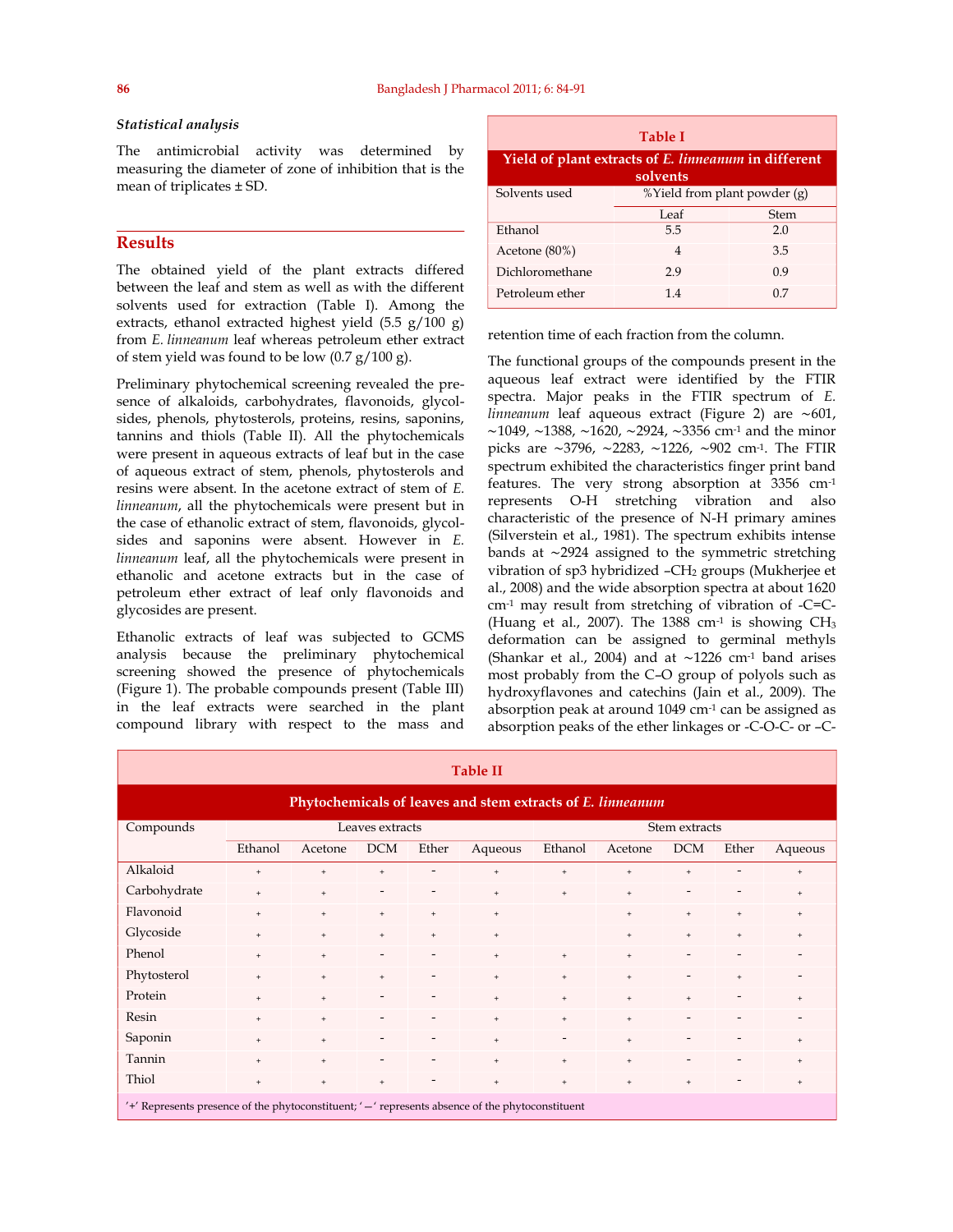

Figure 1: GC-MS chromatogram of ethanolic leaf extract of *E. linneanum*

| <b>Table III</b>                                                        |                                   |      |                         |             |                                  |  |  |
|-------------------------------------------------------------------------|-----------------------------------|------|-------------------------|-------------|----------------------------------|--|--|
| List of phytochemical constituents identified by GC-MS spectra          |                                   |      |                         |             |                                  |  |  |
| Probable compound<br>name                                               | Molecular for-<br>mula            | M.W. | Retention time<br>(min) | Area $(\%)$ | Probable compound structure      |  |  |
| $(R)$ -4- $(1',1'$ -<br>Dimethylethyl)-1,3,2-<br>dioxathiolane-2-one    | $C_6H_{12}O_3S$                   | 164  | 15.7                    | 8.4         |                                  |  |  |
| Neophytadiene                                                           | C <sub>20</sub> H <sub>38</sub>   | 278  | 20.2                    | 6.1         |                                  |  |  |
| 3,5-Dioxohexanoic acid                                                  | $C_6H_8O_4$                       | 144  | 23.2                    | 7.6         | $\circ$<br>HÔ<br>CH <sub>2</sub> |  |  |
| 3-Chloromethylfuran                                                     | C <sub>5</sub> H <sub>5</sub> ClO | 116  | 25.3                    | 6.2         |                                  |  |  |
| $9,12,15-$<br>Octadecatrienoic acid,<br>methyl ester, (Z,Z,Z)-<br>(CAS) | $C_{19}H_{32}O_2$                 | 292  | 26.3                    | 10.1        |                                  |  |  |
| 1-(Cyclohexan-1-yl)but-<br>3-ene                                        | $C_{10}H_{16}$                    | 136  | 33.9                    | 7.5         |                                  |  |  |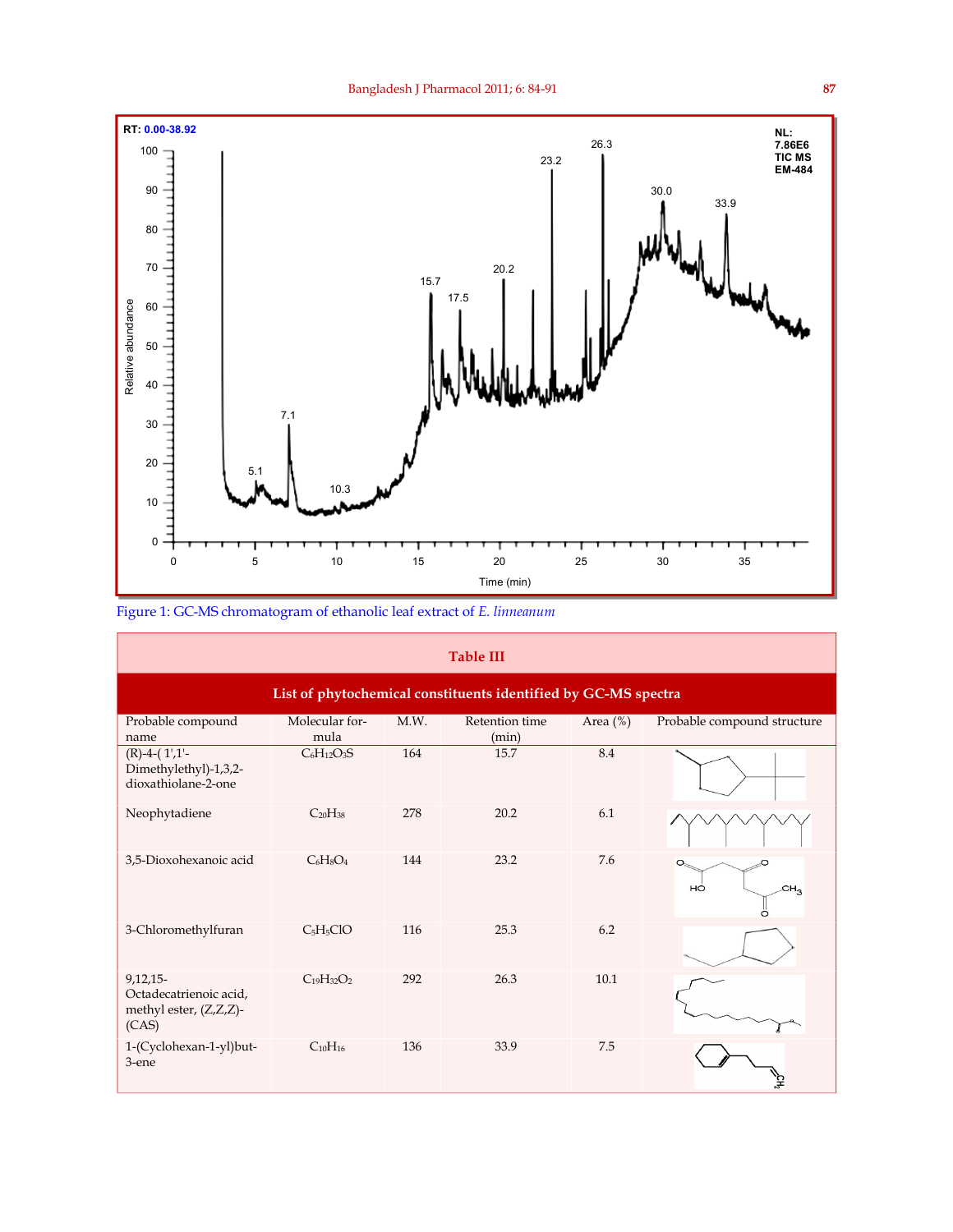

Figure 2: FTIR chromatogram of ethanolic leaf extract of *E. linneanum* 

O-. To a large extent, the band at ∼1049 cm-1 might be contributed by the –C-O- groups of the polyols such as flavones, terpenoids and the polysaccharides present in the biomass (Huang et al., 2007). The absorbance peak between 941-803 cm-1 indicate C-H plane deformation.

Antibacterial effect of the leaf and stem extracts of *E. linneanum* was quantitatively assessed on the basis of zone of inhibition. According to Clinical and Laboratory Standard Institutes (2006) guidelines, the test bacterial pathogens were resistant to all three antibiotics (positive control). Different extracts of leaf and stem of *E. linneanum*, have exhibited different degrees of antibacterial activity against bacterial pathogens (Table IV). Similarly, the inhibition zones formed by standard antibiotics are shown in Table V. When the extracts of leaf tested against the pathogenic bacteria and found that their growth were strongly inhibited at different concentrations. Moreover *S. aureus* and *E. faecalis* were inhibited even at the lowest concentration (50 mg/mL) except petroleum ether extract, where their growth was inhibited only at 100 mg/mL. Similarly, when the extracts of the stem tested against the pathogenic bacteria, it was observed that the growth of the pathogenic bacteria was inhibited by ethanolic extract even at lowest concentration. Whereas the other extracts were able to inhibit the growth of pathogenic bacteria at varying concentration. But in the case of *K. pneumoniae*, the growths were not inhibited even at the highest (250 mg/mL) concentration of dichloromethane and petroleum ether extracts. When the ethanolic extracts of leaf and stem was compared, it was found that leaf extracts exhibited stronger inhibitory effect against *S. aureus, P. aeruginosa* and *E. coli*, whereas stem ethanol extract acted only against *E. faecalis* and *K. pneumoniae* with a zone of inhibition of  $24.5 \pm 0.4$  mm and  $18.4 \pm 0.2$  mm

respectively. Among the extracts, leaf ethanol and dichloromethane extracts and stem ethanol extract exhibited greater inhibitory effect at 250 mg/mL than standard antibiotics. Thus the extracts of leaf and stem showed a varying degree of effectiveness against the pathogenic microorganisms.

#### **Discussion**

Among the solvents, extract yield was higher in leaf and stem when ethanol was used as the extracting solvent, whereas acetone extracted higher yield only in stem. On the other hand, there was a decrease in yield with the polarity of the solvent used for extraction. The differences in the extract yields from the tested plant materials in the present analysis might be ascribed to the different availability of extractable components, resulting from the varied chemical composition of plants (Hsu et al., 2006). The amount of anti-oxidant components that can be extracted from a plant material is mainly affected by the extracting solvent, which may probably vary from sample to sample. Phytochemical screening of the plant revealed some differences in the constituents of the extracts tested. *E. linneanum* aqueous extract tested positive for all the phytochemical constituents. It is clear that the extraction of phytochemicals gradually reduced with the polarity of solvents used for extraction. The preliminary phytochemical analysis were established by GC-MS and FTIR of the ethanolic and aqueous extracts of leaf of the plant respectively. From GC-MS spectra, some of the major compounds identified were mostly of phenols, alkaloids, terpenoids, amines, acids and ethers etc. The major compounds confirmed by FTIR analysis are phenols, polyols, amines, aldehyde, ketones, ethers, alkaloids,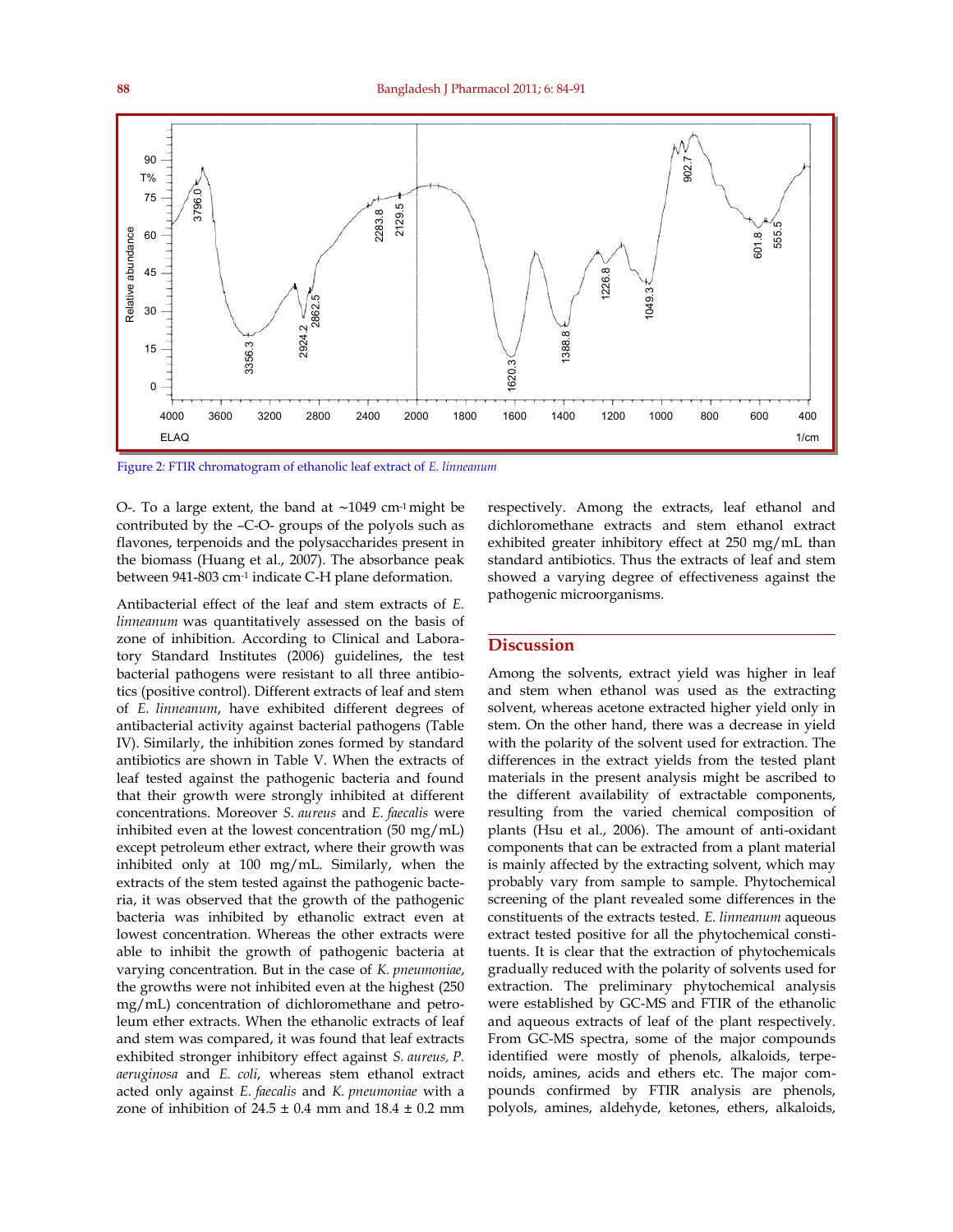| <b>Table IV</b>                                                                                  |                          |                |                                |                |                                |                |  |
|--------------------------------------------------------------------------------------------------|--------------------------|----------------|--------------------------------|----------------|--------------------------------|----------------|--|
| Antimicrobial activity of E. linneanum leaf and stem extracts                                    |                          |                |                                |                |                                |                |  |
| Extracts                                                                                         | Zone of inhibition (mm)  |                |                                |                |                                |                |  |
|                                                                                                  | Concentration<br>(mg/mL) | S. aureus      | P. aeruginosa                  | $E.$ coli      | E. faecalis                    | K. pneumoniae  |  |
| Leaves etha-                                                                                     | 50                       | $8.1 \pm 0.6$  | $10.8 \pm 0.3$                 | $9.5 \pm 0.5$  | $12.6 \pm 0.5$                 | $7.3 \pm 0.4$  |  |
| nol extract                                                                                      | 100                      | $10.2 \pm 0.3$ | $13.6 \pm 0.6$                 | $11.3 \pm 0.4$ | $14.5 \pm 0.3$                 | $10.5 \pm 0.3$ |  |
|                                                                                                  | 150                      | $13.8 \pm 0.6$ | $15.3 \pm 0.3$                 | $13.4 \pm 0.6$ | $17.5 \pm 0.2$                 | $12.8 \pm 0.2$ |  |
|                                                                                                  | 200                      | $16.5 \pm 0.4$ | $16.3 \pm 0.4$                 | $16.2 \pm 0.4$ | $19.4 \pm 0.6$                 | $15.3 \pm 0.4$ |  |
|                                                                                                  | 250                      | $19.2 \pm 0.2$ | $20.8 \pm 0.3$                 | $19.2 \pm 0.6$ | $21.3 \pm 0.3$                 | $17.3 \pm 0.3$ |  |
| Leaves ace-                                                                                      | 50                       | $8.2 \pm 0.3$  |                                |                | $8.5 \pm 0.2$                  |                |  |
| tone extract                                                                                     | 100                      | $11.4 \pm 0.2$ |                                |                | $10.2 \pm 0.4$                 |                |  |
|                                                                                                  | 150                      | $14.2 \pm 0.3$ |                                | $7.4 \pm 0.2$  | $13.1 \pm 0.3$                 | $7.3 \pm 0.2$  |  |
|                                                                                                  | 200                      | $17.5 \pm 0.6$ | $9.3 \pm 0.4$                  | $10.1 \pm 0.2$ | $17.3 \pm 0.2$                 | $8.3 \pm 0.2$  |  |
|                                                                                                  | 250                      | $20.2 \pm 0.4$ | $12.9 \pm 0.3$                 | $13.3 \pm 0.6$ | $22.2 \pm 0.4$                 | $11.2 \pm 0.3$ |  |
| Leaves di-                                                                                       | 50                       | $7.3 \pm 0.2$  | $10.3 \pm 0.5$                 | $10.2 \pm 0.3$ | $9.7 \pm 0.2$                  | $6.5\pm0.3$    |  |
| chloromethan                                                                                     | 100                      | $9.3 \pm 0.1$  | $12.6 \pm 0.1$                 | $12.5 \pm 0.4$ | $11.2 \pm 0.7$                 | $8.4 \pm 0.2$  |  |
| e extract                                                                                        | 150                      | $11.3 \pm 0.7$ | $15.3 \pm 0.2$                 | $15.3 \pm 0.2$ | $13.4 \pm 0.9$                 | $10.8 \pm 0.2$ |  |
|                                                                                                  | 200                      | $14.4 \pm 0.3$ | $18.5 \pm 0.9$                 | $17.3 \pm 0.7$ | $16.5 \pm 0.3$                 | $12.6 \pm 0.8$ |  |
|                                                                                                  | 250                      | $16.7 \pm 0.4$ | $21.6 \pm 0.6$                 | $19.7 \pm 0.3$ | $18.3 \pm 0.4$                 | $15.2 \pm 0.3$ |  |
| Leaves petro-                                                                                    | 50                       |                | $6.2 \pm 0.5$                  |                |                                |                |  |
| leum ether<br>extract                                                                            | 100                      | $6.2 \pm 0.3$  | $7.3 \pm 0.5$                  | $6.3 \pm 0.6$  | $6.3 \pm 0.6$                  |                |  |
|                                                                                                  | 150                      | $7.3 \pm 0.7$  | $9.5 \pm 0.4$                  | $8.4 \pm 0.3$  | $8.2 \pm 0.4$                  | $6.3 \pm 0.6$  |  |
|                                                                                                  | 200                      | $10.4 \pm 0.3$ | $13.5 \pm 0.6$                 | $10.3 \pm 0.4$ | $9.2 \pm 0.4$                  | $8.3 \pm 0.6$  |  |
|                                                                                                  | 250                      | $12.7 \pm 0.3$ | $15.3 \pm 0.4$                 | $13.3 \pm 0.2$ | $10.6 \pm 0.2$                 | $10.4 \pm 0.2$ |  |
| Stem ethanol                                                                                     | 50                       | $7.2 \pm 0.6$  | $10.4 \pm 0.7$                 | $7.7 \pm 0.6$  | $10.3 \pm 0.4$                 | $7.4 \pm 0.1$  |  |
| extract                                                                                          | 100                      | $9.1 \pm 0.4$  | $12.7 \pm 0.2$                 | $9.2 \pm 0.6$  | $12.5 \pm 0.5$                 | $10.2 \pm 0.3$ |  |
|                                                                                                  | 150                      | $11.9 \pm 0.2$ | $15.6 \pm 0.4$                 | $10.3 \pm 0.7$ | $15.4 \pm 0.6$                 | $13.3 \pm 0.7$ |  |
|                                                                                                  | 200                      | $15.8 \pm 0.4$ | $17.1 \pm 0.5$                 | $14.9 \pm 0.3$ | $19.0 \pm 0.4$                 | $16.4 \pm 0.7$ |  |
|                                                                                                  | 250                      | $18.1 \pm 0.2$ | $19.3 \pm 0.5$                 | $17.2 \pm 0.5$ | $24.5 \pm 0.4$                 | $18.4 \pm 0.2$ |  |
| Stem acetone                                                                                     | 50                       |                |                                |                |                                |                |  |
| extract                                                                                          | 100                      |                |                                |                | $6.5\pm0.6$                    |                |  |
|                                                                                                  | 150                      |                |                                | $7.2 \pm 0.4$  | $8.7 \pm 0.5$                  |                |  |
|                                                                                                  | $200\,$                  |                |                                | $10.5 \pm 0.4$ | $11.9 \pm 0.5$                 | $6.5 \pm 0.1$  |  |
|                                                                                                  | 250                      |                |                                | $12.3 \pm 0.6$ | $14.1 \pm 0.5$                 | $8.2 \pm 0.6$  |  |
| Stem di-                                                                                         | $50\,$                   |                | $6.5 \pm 0.3$                  |                | $6.6 \pm 0.3$                  |                |  |
| chloromethan<br>e extract                                                                        | 100                      |                | $7.6 \pm 0.3$                  |                | $8.2 \pm 0.5$                  |                |  |
|                                                                                                  | 150                      | $7.0 \pm 0.4$  | $9.1 \pm 0.4$                  | $6.8\pm0.5$    | $9.9 \pm 0.2$                  |                |  |
|                                                                                                  | $200\,$                  | $8.0\pm0.5$    | $10.7 \pm 0.4$                 | $7.3\pm0.4$    | $11.5 \pm 0.6$                 |                |  |
|                                                                                                  | 250                      | $10.0 \pm 0.4$ | $12.2 \pm 0.9$                 | $9.2 \pm 0.2$  | $13.3 \pm 0.4$                 |                |  |
| Stem petrole-<br>um ether                                                                        | 50                       |                |                                |                |                                |                |  |
| extract                                                                                          | 100                      |                |                                |                |                                |                |  |
|                                                                                                  | 150<br>200               |                | $6.6 \pm 0.3$<br>$7.4 \pm 0.1$ |                | $6.7 \pm 0.5$<br>$7.2 \pm 0.2$ |                |  |
|                                                                                                  | 250                      | $8.1\pm0.5$    | $8.3 \pm 0.2$                  | $7.1 \pm 0.5$  | $9.3 \pm 0.3$                  |                |  |
| " - " represents absence of zone of inhibition; Values are mean $\pm$ SD of three determinations |                          |                |                                |                |                                |                |  |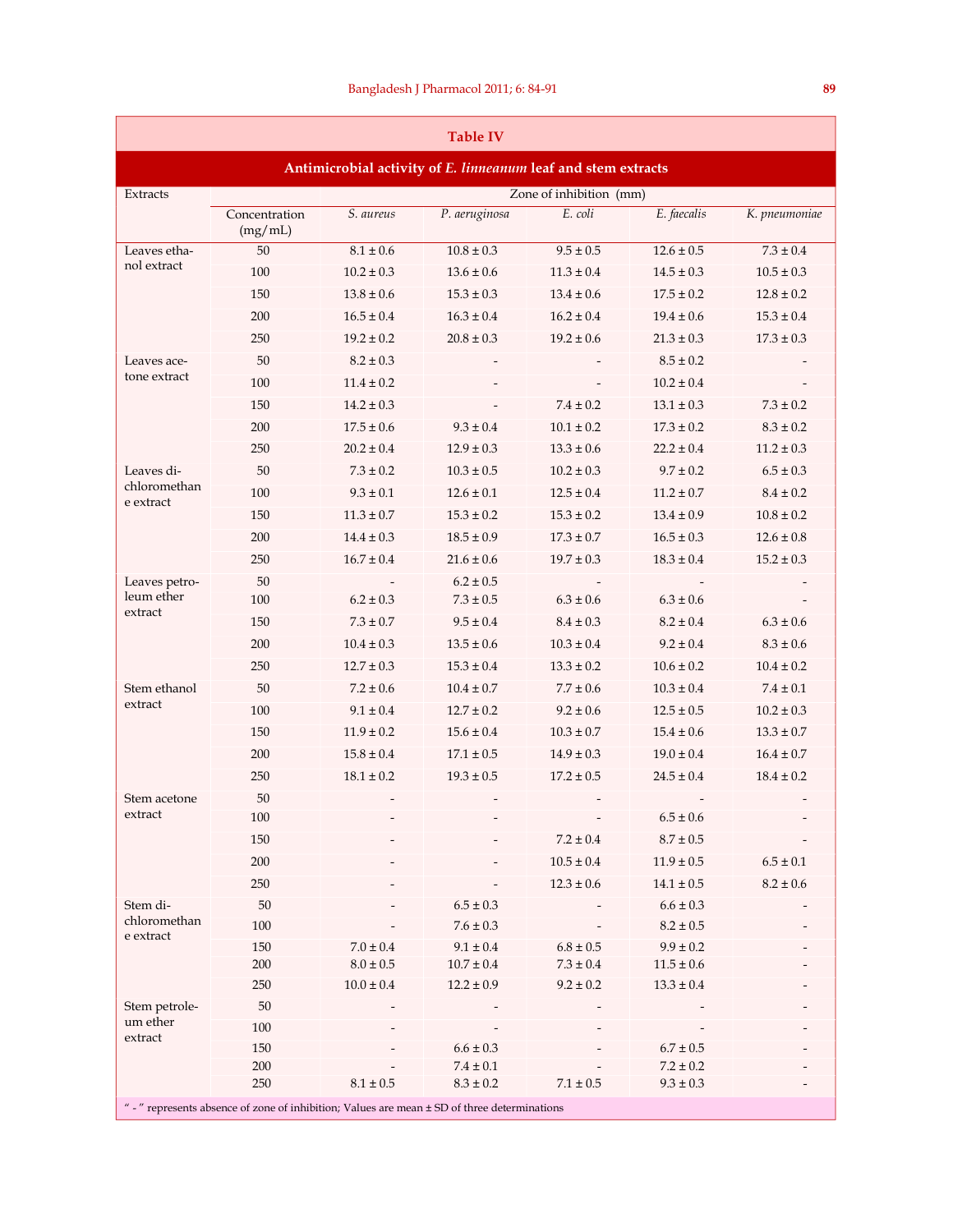| <b>Table V</b>                                 |                         |              |                 |  |  |  |  |
|------------------------------------------------|-------------------------|--------------|-----------------|--|--|--|--|
| Antimicrobial activity of standard antibiotics |                         |              |                 |  |  |  |  |
| Microorgan-                                    | Zone of inhibition (mm) |              |                 |  |  |  |  |
| isms                                           | Kanamycin               | Norfloxacin  | Ciprofloxa-     |  |  |  |  |
|                                                | $(30 \mu g)$            | $(10 \mu g)$ | $\sin(5 \mu g)$ |  |  |  |  |
| S. aureus                                      | 8                       | 10           | 12              |  |  |  |  |
| P. aeruginosa                                  | 10                      | 10           | 14              |  |  |  |  |
| E. coli                                        | 10                      | 14           | 18              |  |  |  |  |
| E. faecalis                                    | 11                      | 10           | 14              |  |  |  |  |
| K. pneumonia                                   | 12                      | 16           | 18              |  |  |  |  |

flavones, terpenoids, proteins and the polysaccharides etc. So the primary phytochemical analysed by different biochemical colour formation reactions were confirmed with the help of GC-MS and FTIR spectroscopic methods.

Both leaf and stem of the plant used in the study have been used traditionally for the treatment of various diseases including those caused by the microorganisms. Ethanolic and acetone extracts of leaf as well as ethanolic extract of stem were found to be highly effective against the bacterial pathogens and also possessed greater inhibitory effect than antibiotics. Some of the phytochemical compounds like glycosides, saponins, tannins, flavonoids, terpenoids, alkaloids, have variously been reported to have antimicrobial activity (Okeke et al., 2009). *E. linneanum* also possessed alkaloid substances which also have biological activities. In this study, some of the bacterial pathogens were not inhibited, whereas some extracts showed broad-spectrum activity. This might be due to masking of antibacterial activity by the presence of some inhibitory compounds or factors in the extract which varied by the polarity of the solvents used for extraction. Higher zone of inhibition against the bacterial pathogens exhibited by the extracts is of great significance in the health care delivery system, since it could be used as an alternative to orthodox antibiotics in the treatment of infections, especially as they frequently develop resistance to known antibiotics (Singleton, 1999). Considering the rich diversity of plants, it is expected to screen and scientifically evaluate the plant extracts for their phytochemicals and antimicrobial activity. In a nutshell, the current study on leaf and stem extracts of *E. linneanum* showed their potential antimicrobial activities against the bacterial pathogens and provide an ample opportunity to plant based drug designing due to considerable role of phytochemicals in the ethnomedicine. The possibility of using this plant in the management of pathogenic bacteria in an eco-friendly way, since compounds of biological origin is known to possess minimal side effect.

#### **Acknowledgements**

The authors would like to thank Mr. Sukumar Choudhury (Barasat, Bankura, West Bengal, India) for his kind help in plant collection, Dr. Sasi (Department of Botany, PSGR Krishnammal College for Women, Coimbatore) for providing the identification of *E. linneanum*, Dr. S. Kavitha for proof reading. Authors are also grateful to Drs. Paul Dhinakaran (Chancellor), Paul P. Appasamy (Vice Chancellor) and Annie Mary Fernandez (Registrar) of Karunya University, Coimbatore, India for providing laboratory facilities and kind support to carry out this publication.

#### **References**

- Chopra RN, Nayar SL, Chopra IC. Glossary of Indian medicinal plants. New Delhi, CSIR, 1956.
- Clinical and Laboratory Standards Institute (CLSI). Performance standards for antimicrobial susceptibility testing. CLSI approved standard. Clinical and Laboratory Standards Institute, Wayne PA, 2006, M-100-S16 (M7).
- Esimone CO, Adiukwu MU, Okonta JM. Preliminary antimicrobial screening of the ethanolic extract from the Lichen *Usnea subfloridans* (L). J Pharma Res Dev. 1998; 3: 99- 102.
- Harborne JB, Baxter H. Phytochemical dictionary: A handbook of bioactive compounds from plants. London, Taylor & Francis Ltd, 1995.
- Hsu B, Coupar IM, Ng K. Anti-oxidant activity of hot water extract from the fruit of the *Doum palm*, *Hyphaene thebaica*. Food Chem. 2006; 98: 317-28.
- Huang J, Li Q, Sun D, Lu Y, Su Y, Yang X, Wang H, Wang Y, Shao W, He N, Hong J, Chen C. Biosynthesis of silver and gold nanoparticles by novel sun dried *Cinnamomum camphora* leaf. Nanotechnology 2007; 18: 105104.
- Jagtap NS, Khadabadi SS, Ghorpade DS, Banarase NB, Naphade SS. Antimicrobial and antifungal activity of *Centella asiatica* (L.) Urban Umbeliferae. Res J Pharm Technol. 2009; 2: 328-30.
- Jain D, Daima HK, Kachhwaha S, Kothari SL. Synthesis of plant-mediated silver nanoparticles using papaya fruit extract and evaluation of their anti microbial activities. Dig J Nanomaterials Biostruct. 2009; 4: 557-63.
- Lalitha KG, Sethuraman MG. Anti-inflammatory activity of roots of *Ecbolium viride* (Forsk) Merrill. J Ethnopharmacol. 2010; 128: 248-50.
- Mukherjee P, Roy M, Mandal BP, Dey GK, Mukherjee PK, Ghatak J, Tyagi AK, Kale SP. Green synthesis of highly stabilized nanocrystalline silver particles by a nonpathogenic and agriculturally important fungus *T. asperellum*. Nanotechnology 2008; 19: 75-103.
- Nitto T, Arai T, Takamatsu H, Inatomi Y, Murata H, Iinuma M, Tanaka T, Ito T, Asai F, Ibrahim I, Nakanishi T, Watabe K. Antibacterial activity of extracts prepared from tropical and subtropical plants on methicillin-resistant *Staphylococcus aureus*. J Health Sci. 2002; 48: 273-76.
- Okeke MI, Iroegbu CU, Eze EN, Okoli AS, Esimone CO.